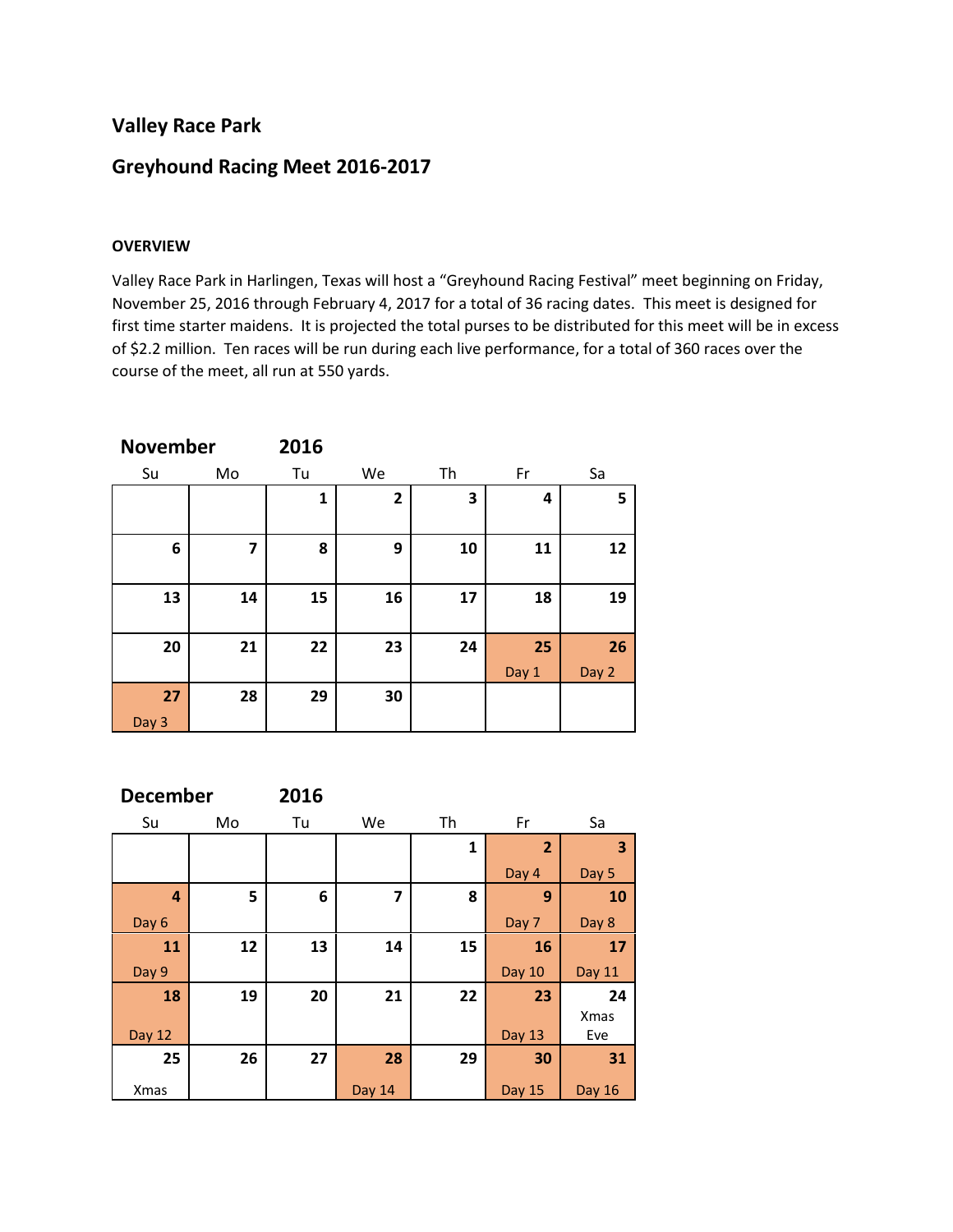| January       |                         | 2017 |               |    |               |                         |
|---------------|-------------------------|------|---------------|----|---------------|-------------------------|
| Su            | Mo                      | Tu   | We            | Th | Fr            | Sa                      |
| $\mathbf{1}$  | $\overline{\mathbf{2}}$ | 3    | 4             | 5  | 6             | $\overline{\mathbf{z}}$ |
| <b>Day 17</b> |                         |      | Day 18        |    | Day 19        | Day 20                  |
| 8             | 9                       | 10   | 11            | 12 | 13            | 14                      |
| <b>Day 21</b> |                         |      | Day 22        |    | Day 23        | <b>Day 24</b>           |
| 15            | 16                      | 17   | 18            | 19 | 20            | 21                      |
| <b>Day 25</b> |                         |      | <b>Day 26</b> |    | Day 27        | <b>Day 28</b>           |
| 22            | 23                      | 24   | 25            | 26 | 27            | 28                      |
| <b>Day 29</b> |                         |      | <b>Day 30</b> |    | <b>Day 31</b> | <b>Day 32</b>           |
| 29            | 30                      | 31   |               |    |               |                         |
| <b>Day 33</b> |                         |      |               |    |               |                         |

**February 2017**

| Su | Mo | Tu | We           | Th           | Fr            | Sa            |
|----|----|----|--------------|--------------|---------------|---------------|
|    |    |    | $\mathbf{1}$ | $\mathbf{2}$ | 3             | 4             |
|    |    |    | Day 34       |              | <b>Day 35</b> | <b>Day 36</b> |
| 5  | 6  | 7  | 8            | 9            | 10            | 11            |
|    |    |    |              |              |               |               |
| 12 | 13 | 14 | 15           | 16           | 17            | 18            |
|    |    |    |              |              |               |               |
| 19 | 20 | 21 | 22           | 23           | 24            | 25            |
|    |    |    |              |              |               |               |
| 26 | 27 | 28 |              |              |               |               |
|    |    |    |              |              |               |               |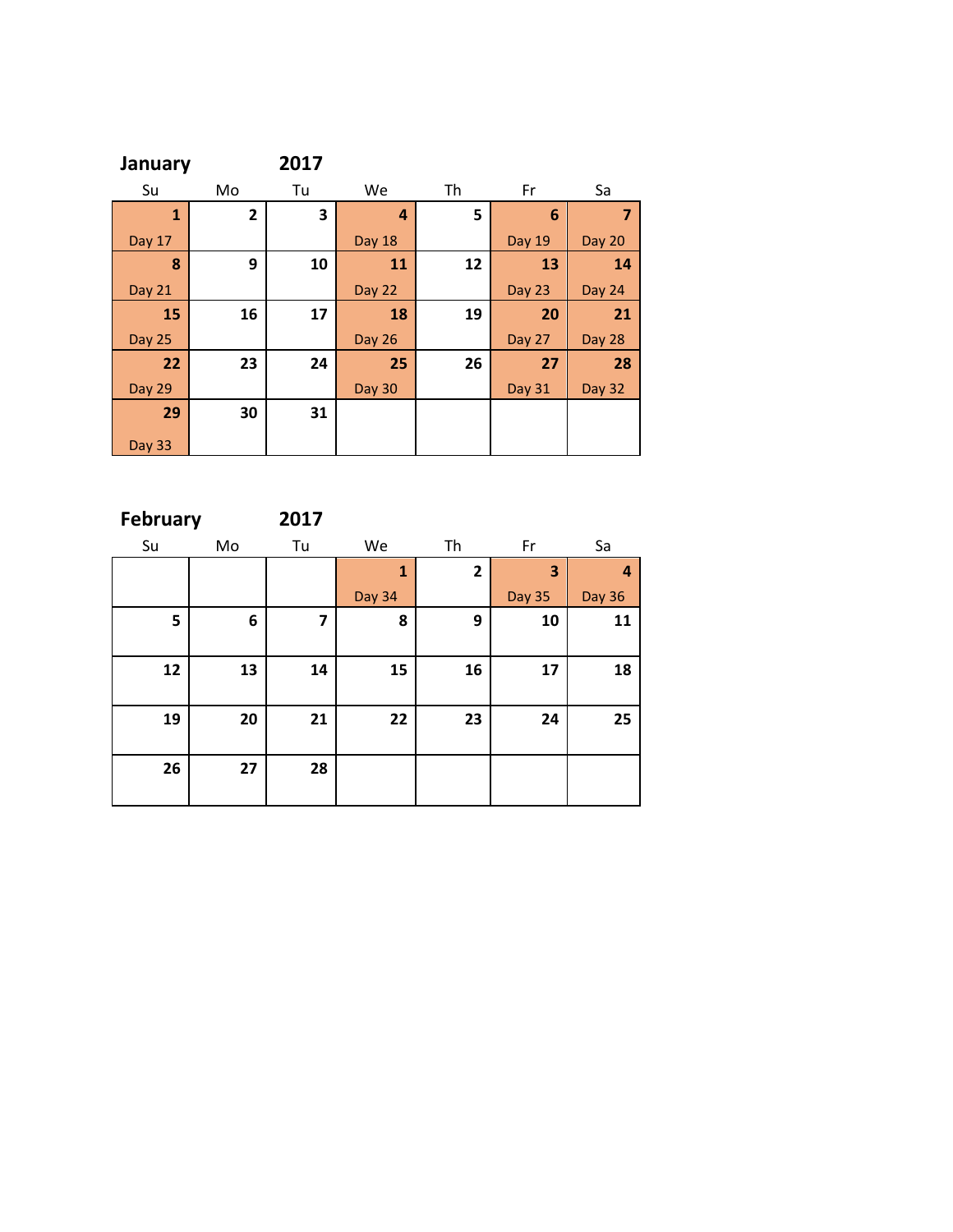## **RACES, CONDITIONS AND PURSES**

All races carded will be stakes races and will be designated with the letter "S" to allow multiple entries from the same kennels or individual owners.

There will also be an accompanying letter applied to each grade, consistent with the Texas Grading System (M, J, D, C, B, A, AA).

Recognizing that all Greyhounds for this meet will arrive as first time starter maidens, two conditions will be required for each Greyhound to be eligible for active competition:

- 1) All Greyhounds must be within the age range of 16 months to 27 months.
- 2) All Greyhounds must have a minimum of two past performance lines with at least one fourth place finish or better, beating at least two other Greyhounds in that race.

Purses for the Maiden Stakes races will be \$4,000. As the meet progresses, Stakes Races for Grade J will be offered, with purses of \$7,000. Eventually, Stakes Races for Grade C (Purse \$10,000) and then Grade B (Purse \$20,000) will be offered. Other conditions for each type of race may be added at the discretion of the Racing Secretary.

The meet will conclude on February  $4<sup>th</sup>$  with a Championship Race, with a purse of \$50,000. The conditions and eligibility requirements for this race will be determined as the meet progresses.

Purse values stated above are estimates and may be adjusted as necessary, whether up or down, based on total purse funds ultimately available for distribution during this meet.

It is estimated that the following number of races by type will be offered over the course of the meet:

| <b>Maiden Stakes</b>       | 195 races @ $$4,000 = $780,000$ |
|----------------------------|---------------------------------|
| Grade J Stakes             | 111 races @ \$7,000 = \$777,000 |
| Grade C Stakes             | 45 races @ \$10,000 = \$450,000 |
| Grade B Stakes             | 8 races @ $$20,000 = $160,000$  |
| <b>Championship Stakes</b> | 1 race @ $$50,000 = $50,000$    |
| Total                      | 360 races worth \$2,217,000     |

Valley Race Park will offer a fixed percentage purse distribution per race, as opposed to a point system. Purses will be awarded as follows:

 $1<sup>st</sup>$  place – 50% 2 nd place – 25% 3 rd place – 15% 4<sup>th</sup> place – 10%